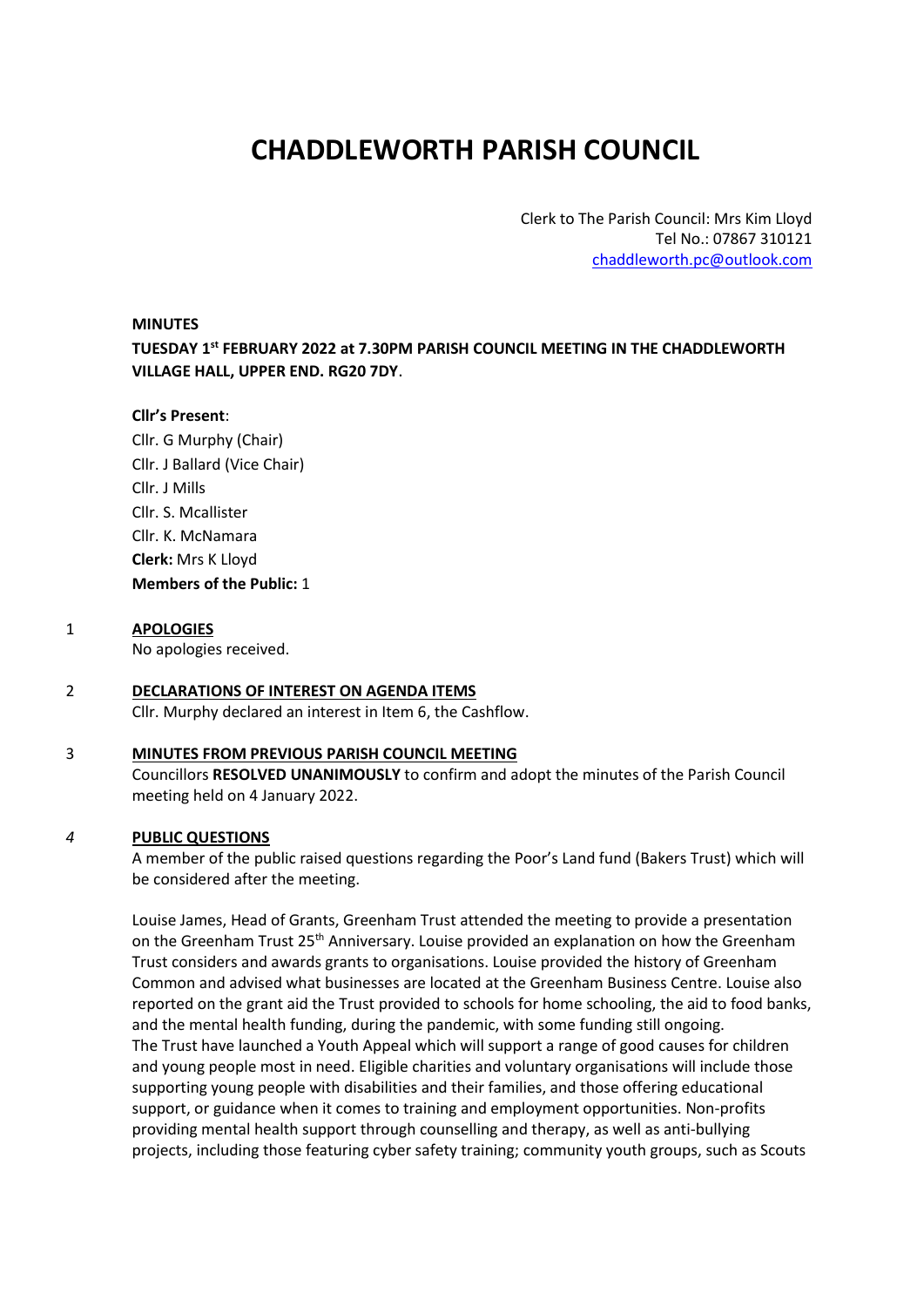and Guides; sport and social activities; and any other projects helping young people to fulfil their potential, will also be able to apply for funding via the Youth Appeal.

#### *5* **PLANNING APPLICATIONS RECEIVED**

No Planning Applications to consider at time of publishing Agenda.

#### 6 **FINANCE**

Councillors then **RESOLVED UNANIMOUSLY** to approve the payments for February as shown below. The Cashflow 2020/21 for February was noted. *(All finance documents emailed to members of the Parish Council before the meeting)*

# 7 **EXTENDING THE FOOTBALL/PLAYGROUND FIELD**

Cllr. Murphy reported that the Agent and Landowner had refused permission for the Parish Council to rent extra land for an extension to the Football/Playground field. This item is now sadly closed.

#### 8 **NORRIS LANE**

Following the last meeting when Cllr. Murphy reported that he had obtained a frontispiece of a Title Deed from 1965 which showed that Sovereign own the land to the east of the granite setts and are responsible to the current tenants for its repair and upkeep.

Since the last meeting, Cllr. Murphy has continuously chased Sovereign for an answer. Sovereign had replied recently asking for a copy of the full document showing the Title Deed to investigate the ownership. **ACTION: Cllr. Murphy**

#### 9 **ROAD VERGES**

Cllr. Murphy had contacted the Highways Engineer regarding the verges in Chaddleworth, but had heard nothing since, Cllr. Murphy will keep pursuing. **ACTION: Cllr. Murphy/Clerk**

#### 10 **THE QUEENS PLATINUM JUBILEE – THURSDAY 2 ND TO SUNDAY 5th JUNE 2022**

As reported in the last meeting, Cllr. Murphy said the landowner had asked a sculptor to make a beacon for the event, and a place had been suggested to position it, as noted in the  $4<sup>th of</sup>$  January 2022, Item 8, Minutes.

Cllr. Ballard reported that the Village Hall Committee had said that the event should be organised by the Entertainment Committee, with help from other community groups. It was reported that the Chairman of the VH Committee was going to speak with the Entertainment Committee to find out if this could be achieved.

The Clerk reported she had received only 2 emails regarding the commemorative coins for all children under the age of 16. This will be more highlighted in the next newsletter. The Clerk said looking into the coins further, 50 coins would cost £5.99 per coin, this is without a pouch or presentation box. The Councillors said they agreed in principle to £5.99 per coin, but only, if there was interest in the village, and in turn the Clerk receives more emails from residents.

## 11 **CLERK REPORTS**

**24/01 Email** from West Berkshire Council regarding planned reroute of kerbside waste collections rounds in West Berkshire. Please click on the link to find out if your new waste collection day has changed. Or go to West Berkshire Council website. <https://www.westberks.gov.uk/binday> **18/01 Email** regarding a zoom meeting with West Berkshire Council for Budget Briefing. This meeting will be held at lunchtime on the 16<sup>th</sup> of February; from 12-12.30. The Clerk said she would try to attend this meeting.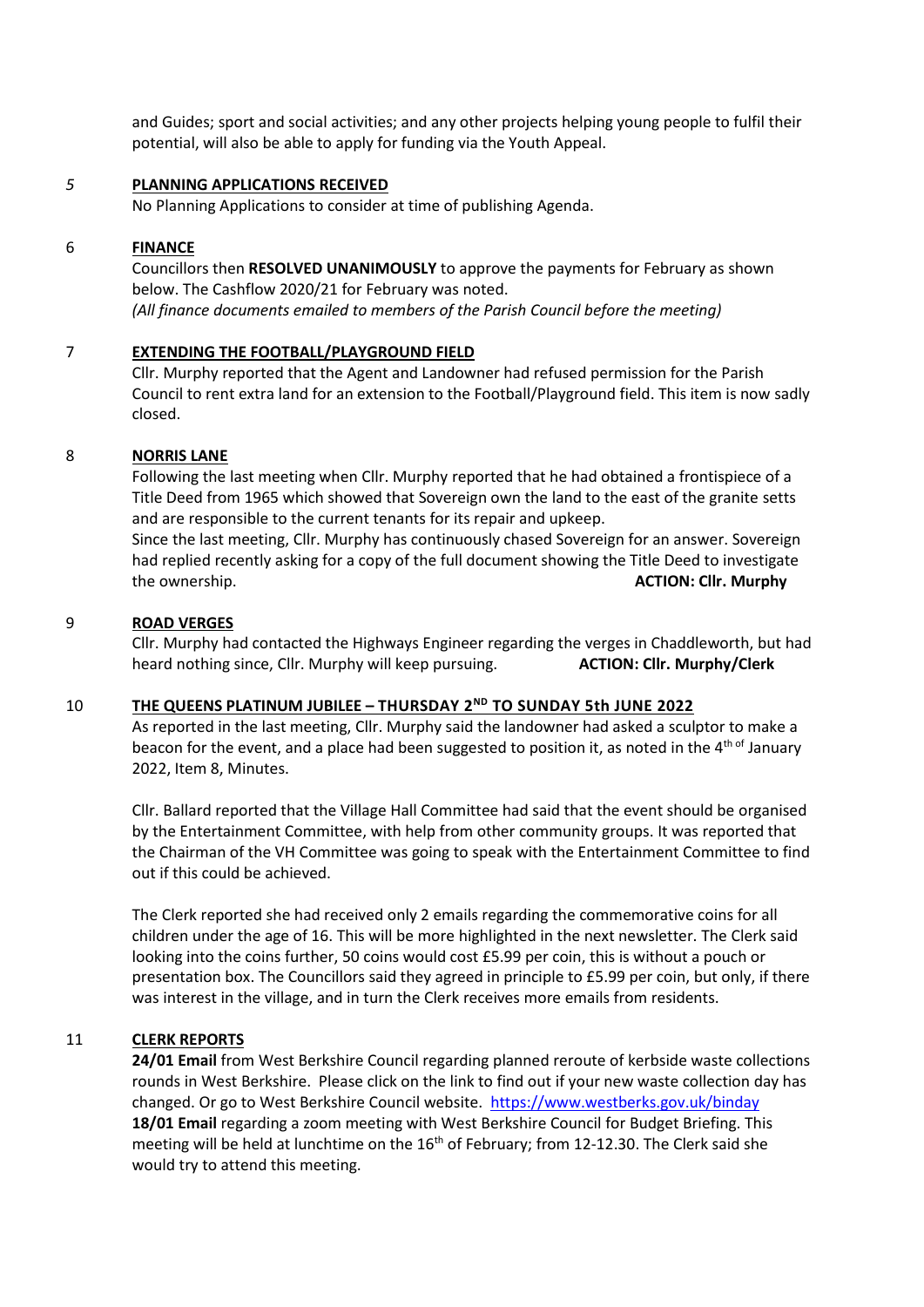**13/01 Email** from a member on behalf of Glenn Miller Close, thanking the Parish Council for their donation towards the playground maintenance.

#### **Defibrillator update.**

The Clerk reported that the replacement Pads and Battery had been ordered for the Defibrillator, but there is a delay on the shipping.

The cost was more than originally agreed. The Clerk had emailed Parish Council before the meeting regarding this, the payment is approved under item 6, Finance.

**Annual Parish Meeting** – The Annual Parish Meeting was agreed to be hosted the same day as the Annual Parish Council Meeting (AGM) being on the 3<sup>rd</sup> May 2022 at 8pm, with the Parish Council Annual Meeting starting at 7.30pm.

The Annual Parish Meeting which used to be known as the Assembly, is a meeting for the electors of the Parish, who have the right not only to attend but also to speak on any matter of local interest**.** All community groups are also welcomed to attend and provide a talk on their group's activities, if they wanted to, or simply to have a table to showcase their materials.

**ACTION: Clerk**

#### 12 **COUNCILLORS REPORTS**

Cllr. Mills reported that after the recent hedge cutting the playground sign needs clearing of overgrowth. Cllr. Mills said he would do this. Cllrs. Mills and McNamara both reported on hedge overgrowth on the road from Norris Field up to The Ibex. Cllrs. Murphy and Mills said they would contact the landowner/agent to ask if the hedge and brambles are intended to be cut soon. **ACTION: Cllrs. Murphy /Mills**

Cllr. Ballard provided a report on the Village Hall. The Village Hall received a refund from Octopus Energy from the meters for £2,000. Sixty new chairs had been ordered and since delivered; a cleaner has been employed. A projector and screen are being looked into, along with new towel dispensers. A hospitality and leisure grant application has been submitted for consideration.

Cllr. Murphy raised an email from a resident to Parish Council regarding the following points: -

The playground and recreational field fencing was reported to need maintenance to repair/replace broken rails and posts. The Councillors said they would look at the fence and report back. **ACTION: All Councillors**

The resident asked if the playground metal rail and gate could be painted a nice bright colour. Cllr. Mills said he would investigate this. **ACTION: Cllr. Mills**

It was said the football goal posts need sanding and painting. The Councillors said they would look at this. **ACTION All Councillors**

The resident also felt the grass cutting was rather poor around the play area. Cllr. Mills said this has never been fertilised and if it was it would need to be fenced off. Cllr. Mcalliser said when he was next inspecting the playground, it would be good if the resident could meet him there to point out the section of grass he is referring too. The Councillors also said they would monitor the grass cutting contractors. **ACTION: Cllr. Mcallister/All Councillors**

The red triangular warning sign near the hall was also reported to be very faded along with the village white entrance gates. The Clerk will contact WBC about these. **ACTION: Clerk**